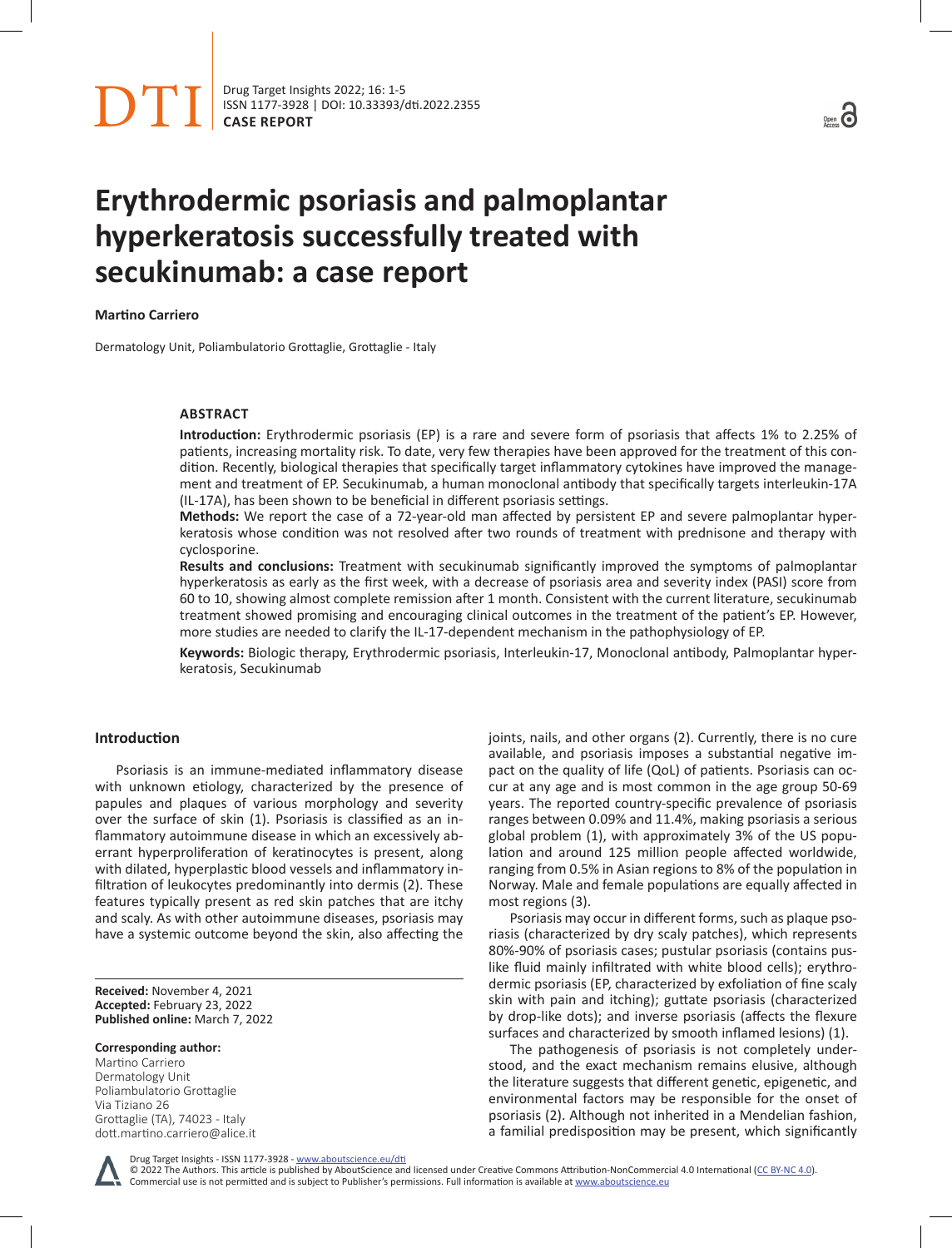increases the relative risk of psoriasis in families with a positive history among first-degree and second-degree relatives of patients, compared to the general population (2). Epigenetic factors including dysregulated deoxyribonucleic acid (DNA) methylation levels, abnormal histone modification, and microribonucleic acid (miRNA) expressions have been recognized as crucial players in the pathophysiology of psoriasis. Among other factors, excessive activation of the adaptive immune system and the interplay of immune cells and cytokines are thought to play a role in the onset of psoriasis (2,3). An initial secretion of cytokines that activate myeloid dendritic cells, from plasmacytoid dendritic cells, keratinocytes, natural killer T cells, and macrophages, is thought to initiate the first steps of the pathogenesis of psoriasis (3).

#### *Erythrodermic psoriasis*

Among the other forms of psoriasis, EP represents a rare and severe form that affects 1% to 2.25% of patients with psoriasis. The clinical characteristics of this form of psoriasis are the presence of erythematous, edematous, often exfoliative lesions that affect over 75% of the body surface area (4), and are often associated with numerous systemic symptoms such as fever, tachycardia, lymphadenopathy, arthralgia, and fatigue (5). There is a substantial risk of mortality due to transepidermal fluid and nutrient loss, and which in severe cases may lead to multiorgan failure and death (4).

EP generally develops in patients with poorly controlled psoriasis and as a result of the abrupt withdrawal of systemic medications such as corticosteroids, drug reactions to medications such as lithium, and underlying systemic infections (5). For a clear and correct diagnosis of EP, two general clinical subtypes that define the disease must be considered. The first subtype is characterized by psoriatic plaques that gradually differentiate and develop into generalized erythroderma, although, overall, the plaques remain differentiable from the erythroderma. This form of EP has a stable course and a good prognosis. In contrast, the second EP subtype is more common in a psoriatic arthritis setting and plaques usually cannot be distinguishable from whole-body erythema (6). As with psoriasis, the exact pathogenesis of EP is not fully clarified. The current literature suggests the involvement of an unbalanced T-helper (Th)1/Th2 differentiation in favor of the Th2 phenotype and its related cytokine secretion. Interleukin (IL)-4 and IL-13, in particular, have been shown to be elevated in EP relative to both psoriasis patients and healthy controls. Several studies have demonstrated that anti–tumor necrosis factor (TNF)-α agents improve EP outcomes, suggesting that TNF- $\alpha$  may play a role in the pathogenesis of EP (6).

Although difficult and challenging, the management of EP is possible through several treatment options. The US National Psoriasis Foundation had suggested, in 2010 in their consensus guidelines, the use of cyclosporine or infliximab as first-line therapy in unstable cases, with acitretin and methotrexate reserved for more stable cases. Since then, other therapies and treatment strategies have emerged, including topical treatment with steroids and vitamin D analogues, as well as phototherapy. Other studies have also demonstrated the efficacy of systemic agents, including second-generation

retinoids (acitretin) and immunosuppressive drugs (methotrexate and cyclosporine), which showed complete remission and significant improvement in EP outcomes.

Recently, another class of drugs, called biological agents, has demonstrated high efficacy in EP management. Biological therapies represent an emerging class of immunosuppressive drugs, which, thanks to their enhanced selectivity to specific cytokines, may represent a valid alternative to the canonical treatments. Biological therapies include TNF-α inhibitors, IL-12/23 inhibitors, and IL-17 inhibitors (6).

# *Secukinumab: drug description and focus on the treatment of EP*

As mentioned, an unbalanced proinflammatory response and massive cytokine secretion may promote and sustain worsening symptoms of EP. Besides Th1 and Th2, the recent discovery of the new class of T-helper cells, Th17, also highlighted the possible role of the proinflammatory cytokine IL-17 (secreted by Th17) in the pathogenesis of EP (7). Some environmental triggers, such as physical trauma, drugs, or infections, release proinflammatory cytokines, including IL-23 and TNF-α. Differentiation of T helper into Th17 cells and the release of cytokines, such as IL-17, promote keratinocyte proliferation, which, in the setting of EP, also release additional ILs and chemokines (8). The homodimeric glycoprotein IL-17A belongs to the IL-17 family and through its receptor complex IL-17RA/IL-17RC binds to keratinocytes, dendritic cells, dermal fibroblast, and endothelial cells.

Under physiological conditions, normal levels of IL-17A promote, upon binding, the proliferation of the keratinocytes necessary for healing, and protect against infectious agents. However, in psoriatic patients, levels of IL-17A are elevated, and correlate with the severity of the disease. Keratinocytes themselves, when stimulated, also synthesize many cytokines that can induce epidermal hyperplasia (autocrine growth factors) or neoangiogenesis (paracrine growth factors), resulting in worsening of EP and initiating a reverberating loop that perpetuates pro-proliferative and proinflammatory stimuli (9). Consistently, blocking IL-17A results in an improvement of psoriasis lesions, suggesting a key role in the pathogenesis of EP (8). Currently, one anti-IL-17A biological agent is approved for the treatment of plaque psoriasis, secukinumab, a monoclonal antibody that targets IL-17A (10).

Secukinumab is a novel biologic agent that specifically targets IL-17A. It is a fully human monoclonal antibody, and many clinical trials have demonstrated its efficacy in the treatment of plaque psoriasis, psoriatic arthritis, and ankylosing spondylitis (AS) (11-14). Indications approved by the European Medicines Agency (EMA) include adult and pediatric psoriasis, psoriatic arthritis, axial spondyloarthritis (axSpA), AS and non-radiographic axial spondyloarthritis (nr-axSpA) (15). The rationale behind the efficacy and mechanism of the action of secukinumab is a targeted approach to block the disease process at a very early stage along with a safe adverse event profile (16). By targeting IL-17A, secukinumab thereby blocks its binding with IL-17R and consequent expression of cytokines. Blocking the IL-17A pathway leads to a normalization of the inflammatory processes and thus combats epidermal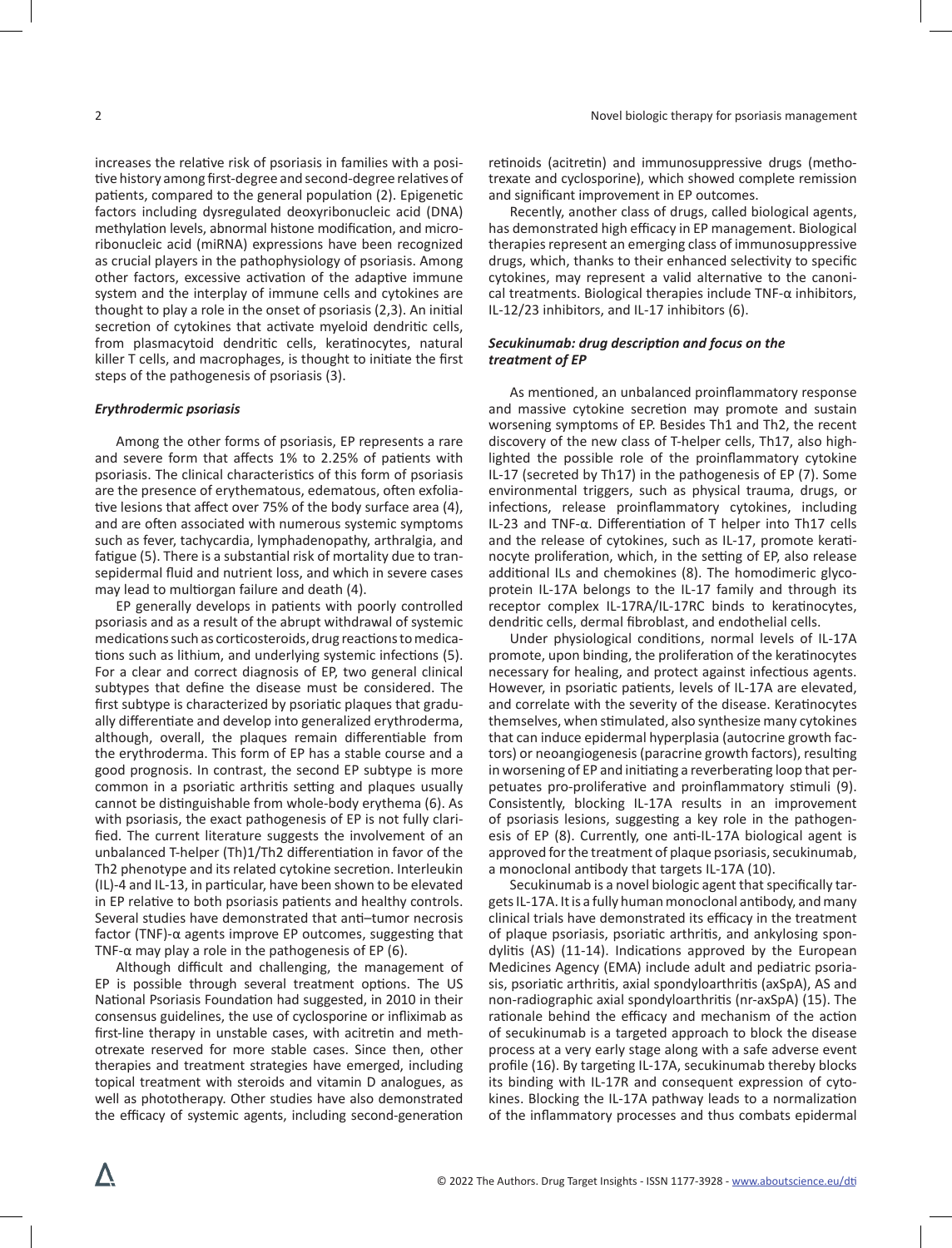#### Carriero Drug Target Insights 2022; 16: 3



**Fig. 1 -** Widespread erythrodermic psoriasis (A) and palmoplantar hyperkeratosis (B, C) at initial presentation before secukinumab treatment.

hyperproliferation, T-cell infiltration, and excessive expression of pathogenic genes (16).

Several clinical trials have demonstrated the efficacy of secukinumab in the treatment of psoriasis (11-14). Two phase III, double-blind, 52-week trials (ERASURE and FIXTURE) (17) evaluated the efficacy of secukinumab in patients with moderate-to-severe plaque psoriasis. The ERASURE study enrolled 738 patients, while FIXTURE study included 1,306 patients. In both studies patients received either placebo or secukinumab subcutaneously once a week for 5 weeks, but in the FIXTURE study patients also received etanercept (50 mg twice a week for 12 weeks, then once a week). Results from the ERASURE study showed that a psoriasis area and severity index (PASI) 75 score at week 12 was achieved by 81.6% and 71.6% of patients administered with 300 mg and 150 mg of secukinumab, respectively, and by 4.5% of placebo recipients. Corresponding results from FIXTURE showed that 77.1% of patients administered 300 mg of secukinumab, 67% of those administered 150 mg of secukinumab, 44% of etanercept recipients, and only 4.9% of placebo patients achieved PASI 75 score at week 12 (17).

Another multicenter, international, retrospective, pilot study enrolled 13 EP patients who were treated with a loading dose of 300 mg of subcutaneous secukinumab at weeks 0, 1, 2, 3, and 4, followed by 300 mg every 4 weeks (18). Results from this study showed that the response rate to secukinumab was 10/13 patients (77%), with a median time to clearance of 3 weeks (1.5-3 weeks). No recurrences were registered in the 52-week follow-up and a PASI score of 90 was achieved by 10/13 patients. These results demonstrated

that secukinumab remains a valid and effective therapeutic option for EP (18).

### **Case presentation**

In this real-life clinical experience of the treatment of psoriasis with secukinumab drug, we report the case of a 72-year-old man, in general good health condition, who contacted the dermatologic outpatient clinic of the author on March 5, 2020, during the pandemic lockdown. The patient reported widespread EP with severe palmoplantar hyperkeratosis (shown in Fig. 1A-C), and he was not taking any other drugs or medications. He was started on prednisone (25 mg one tablet) treatment for 8 days and at half-dose for 8 more days. In addition, topical therapy with mometasone furoate cream was prescribed. On March 16, 2020, blood chemical tests were in the normal range, and the patient continued therapy with cyclosporine (100 mg twice a day) until July 2020. The patient's erythroderma significantly improved, but his palmoplantar hyperkeratosis persisted. Due to onset of hypertensive seizures and increased creatininemia, the patient discontinued the treatment. Then, after a pause of a few weeks, the patient resumed prednisone treatment in August 2020, due to the persistence of severe hyperkeratosis. However, there was no response or improvement.

On September 1, 2020, the patient started secukinumab treatment at the dose of 300 mg administered by two subcutaneous injections of 150 mg each (15); significant signs of clinical resolution were observed during the induction phase, for both erythrodermic psoriasis and palmoplantar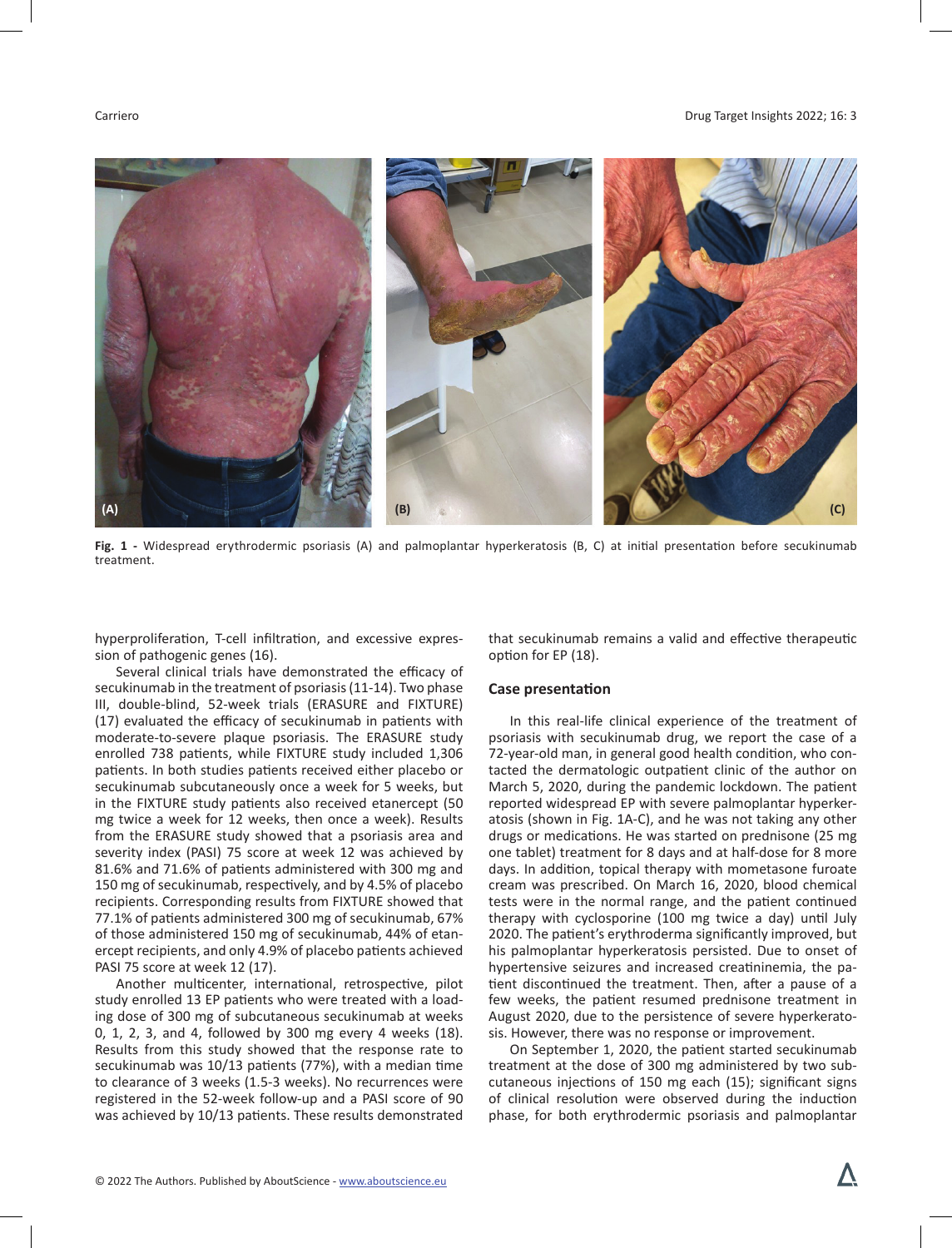

**Fig. 2 -** Improved erythrodermic (A) and palmoplantar hyperkeratosis (B, C) after secukinumab treatment.

hyperkeratosis. The patient is currently under maintenance treatment with secukinumab and his general condition is good. The PASI score at the first visit was 60, and decreased to 20 after induction (shown in Fig. 2A-C). At a follow-up visit, conducted at the end of February 2021, the patient showed an almost complete remission, with a PASI score of 10. As of January 2022 the patient, in perfect health conditions with normal hematochemical tests, presents a complete remission of the clinical picture.

### **Discussion and conclusions**

Although the treatment options for EP have greatly expanded in recent years, psoriasis and its severe forms remain a major public health concern. Treatment of EP with secukinumab has shown promising and encouraging clinical outcomes, and the present case report showed data consistent with other case reports from the literature. Weng et al (19) reported a series of 10 cases in which secukinumab was prescribed for EP. Data from those case reports showed that at week 16, 4/10 patients and 7/10 patients, respectively, were able to achieve PASI 90 and PASI 75 scores (19). In this very first and unique case for our clinical practice, the patient, affected by palmoplantar psoriasis, but who also presented a very severe form of EP, showed significant signs of clinical resolution during the induction phase, with few side effects. The initial PASI score of the patient was 60, which significantly decreased to 20 after the induction and to 10 after the follow-up visit at 6 months, suggesting complete remission of EP. However, although treatment outcomes with secukinumab are promising, additional controlled trials with extended follow-up are needed to better understand the link between IL-17 inhibition and the resolution of EP.

### **Acknowledgments**

The author thanks Enrica Piras, PhD, who provided editorial assistance and Ray Hill, an independent medical writer, who provided English-language editing prior to submission on behalf of Health Publishing & Services Srl. Financial support for medical editorial assistance was provided by Novartis Farma, Italy. The funder was not involved in the conception, drafting and writing of this article or in the decision to submit it for publication.

# **Author contributions**

Dr. Carriero: conception and design of the work, acquisition and analysis of data, draft of the work; agreed to be accountable for all aspects of the work in ensuring that questions related to the accuracy or integrity of any part of the work are appropriately investigated and resolved.

#### **Statement of ethics**

Written informed consent for publication (including images) has been obtained from the patient. The research was conducted ethically in accordance with the Declaration of Helsinki.

# **Disclosure**

Conflict of interest statement: The author has no conflicts of interest to declare.

Funding sources: This research received no specific grant from any funding agency in the public, commercial, or not-for-profit sectors. Data availability statement: All data generated or analyzed during this study are included in this article. Further enquiries can be directed to the corresponding author.

#### **References**

- 1. Rajguru JP, Maya D, Kumar D, Suri P, Bhardwaj S, Patel ND. Update on psoriasis: a review. J Family Med Prim Care. 2020; 9(1):20-24. [CrossRef](https://doi.org/10.4103/jfmpc.jfmpc_689_19) [PubMed](https://www.ncbi.nlm.nih.gov/pubmed/32110559)
- 2. Deng Y, Chang C, Lu Q. The inflammatory response in psoriasis: a comprehensive review. Clin Rev Allergy Immunol. 2016; 50(3):377-389. [CrossRef](https://doi.org/10.1007/s12016-016-8535-x) [PubMed](https://www.ncbi.nlm.nih.gov/pubmed/27025861)